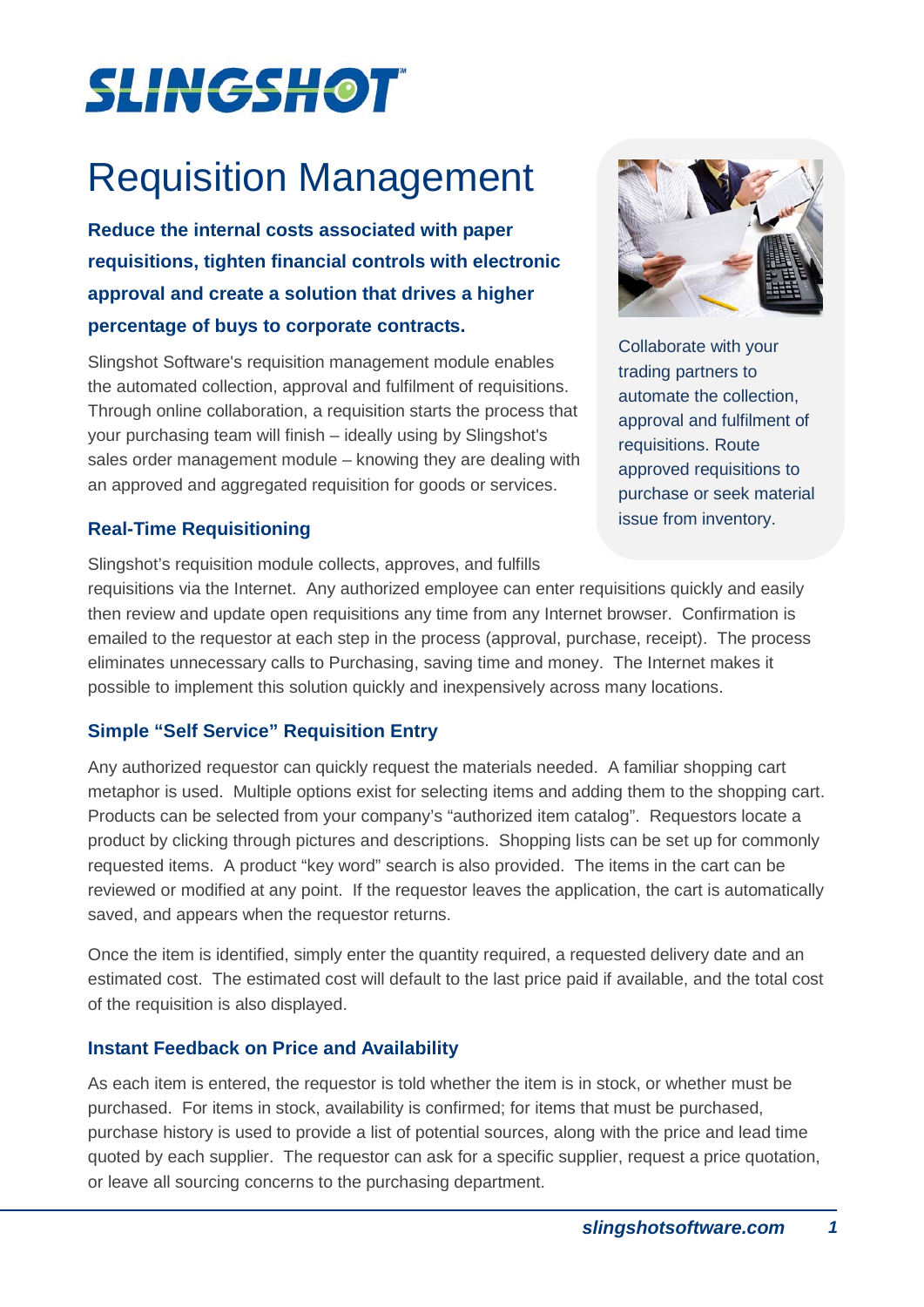### **Check-Out and Electronic Approval**

A "check out" process allows the requestor to review the items ordered and delivery instructions before confirming the requisition. When the requisition is confirmed, eRequest automatically routs the request for approval. Authorized approvers can approve or deny a request with a single click. Requisitions that require multiple approvals, due to the amount of the purchase or the items ordered, are sent to all required approvers simultaneously. When all approvals have been provided, the request is forwarded to the responsible department for fulfillment. Items are then issued from stock or purchased from outside suppliers.

#### **Requesting New Items**

The requestor can order a new item (off catalog) by filling in a description and entering the estimated cost. When the request is approved, purchasing will source the item in the normal manner. The requestor can also specify that a price quotation is required. When the quote is received and entered by the buyer, the requestor is notified. The request can be cancelled or forwarded for approval at this point.

#### **Audited Receipt and Delivery Processes**

Purchased items can be drop-shipped directly to the requestor or shipped to a receiving location. When shipped to a receiving location, the requestor is notified via email as soon as the receipt is posted. Delivery tickets are printed and the goods are delivered. The requestor can confirm delivery and record any problems or issues.

If goods are received at a receiving location a receiving document is entered. This document is available for invoice matching in Slingshot's purchasing module. If the goods are shipped directly to the requestor, the supplier invoice is entered by your accounts payable department and routed to the requestor for electronic approval.

#### **Purchasing Inventory**

Inventory can be requisitioned for replenishment purposes. A special function allows the requestor to view current availability and suggested reorder quantities. The suggestion can be taken or overridden. An Inventory policy determines whether or not electronic approval is required.

#### **Job Costing and Tracking Facilities**

Slingshot's requisition and inventory management modules are integrated for complete up-to-theminute job costing and project tracking facilities. The requisition module allows requestors to create jobs and projects, and then select the inventory and non-inventory components required from the inventory management module.

Where this integration is in place, availability (e.g. in stock, low stock, out of stock) of each item, and its cost, is indicated. Job estimate work sheets can be generated at any time. Once a job has been specified an electronic approval process can be enforced. Here again, approval can involve multiple approvers.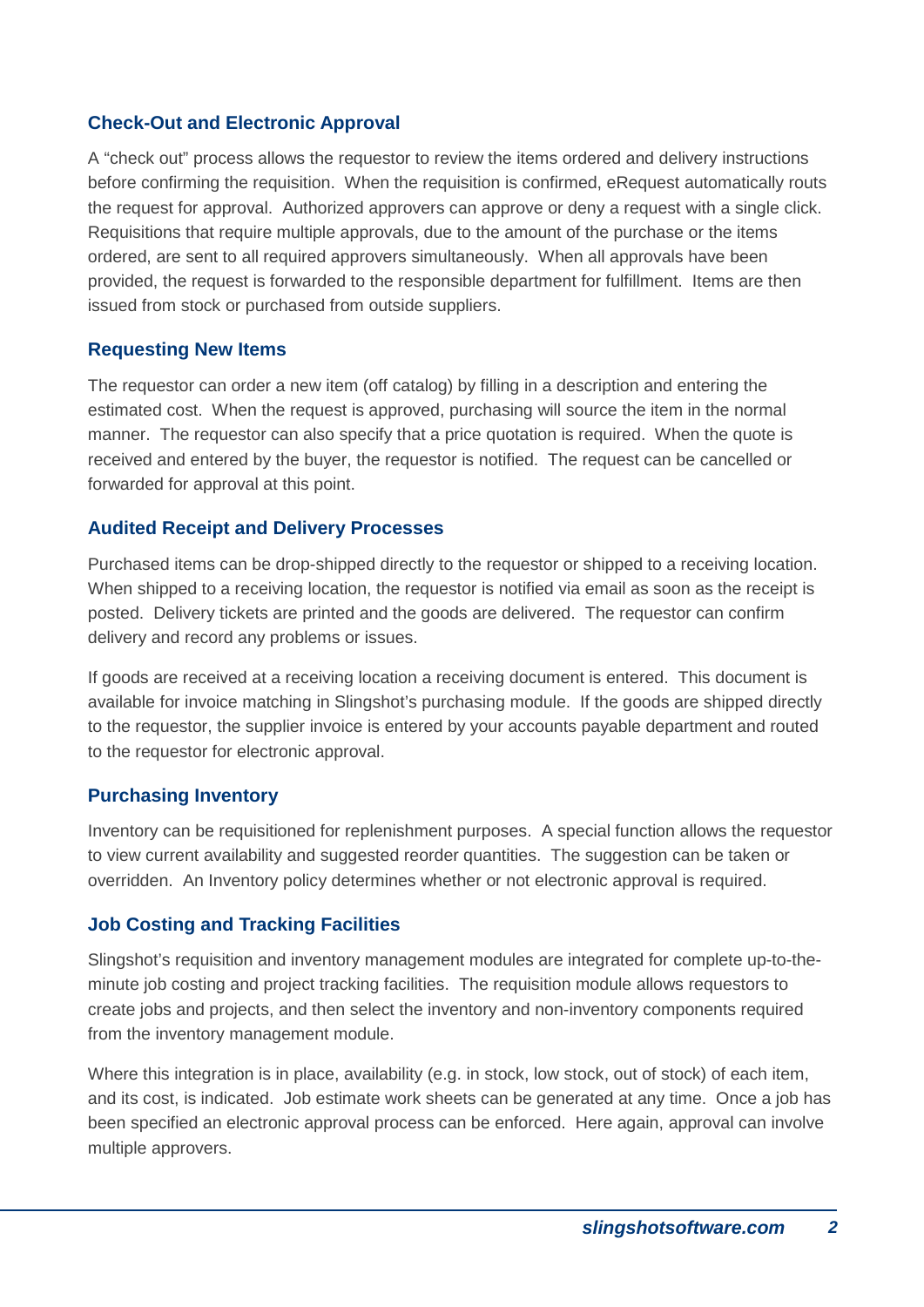Once approved, the job is available for fulfillment. Purchased and stocked material(s) can be issued to the job. Labor costs can also be recorded. Actual costs are accumulated, and the original estimates preserved, for reporting purposes. Comprehensive project reporting is available to monitor actual versus quoted and estimated costs on an item by item basis.

### **Complete Budget Commitment Control**

Slingshot's requisition module is integrated with your financial applications. Expense accounts are automatically derived based on the requestor's organizational unit (e.g. department) and the type of item requested. Support for allocations (one item may be allocated to multiple accounts) is also provided. Optional encumbrance checking verifies that available budgeted funds exist before the request is routed for electronic approval.

## **"Alerts" Automatically Monitor Critical Issues**

Slingshot's Alerts allow you to define conditions that will be monitored by the system. For example an Alert can be triggered when an approved requisition is late for fulfillment, or when received items are awaiting pickup, or when a requisition is awaiting your approval.

Any condition can trigger an Alert. Your "Requestor Role" determines the alerts available to you. You receive an alert by "subscribing" to it on your home page. If the Alert condition is true, you will receive a message when you sign in to the system. You can also request delivery via email.

#### **Integrated Report Writer**

The requisition module provides a complete set of order registers, supplier performance reports, and table listings. All reports and documents were developed using SAP Business Objects Crystal Reports toolset. Formats can be easily modified to meet your specific requirements. New reports can be developed and easily added to the application menus.

# **Microsoft Office Integration**

All reports can be exported into a range of different formats including PDF and CSV files. They can also be downloaded into MS Excel or MS Word documents.